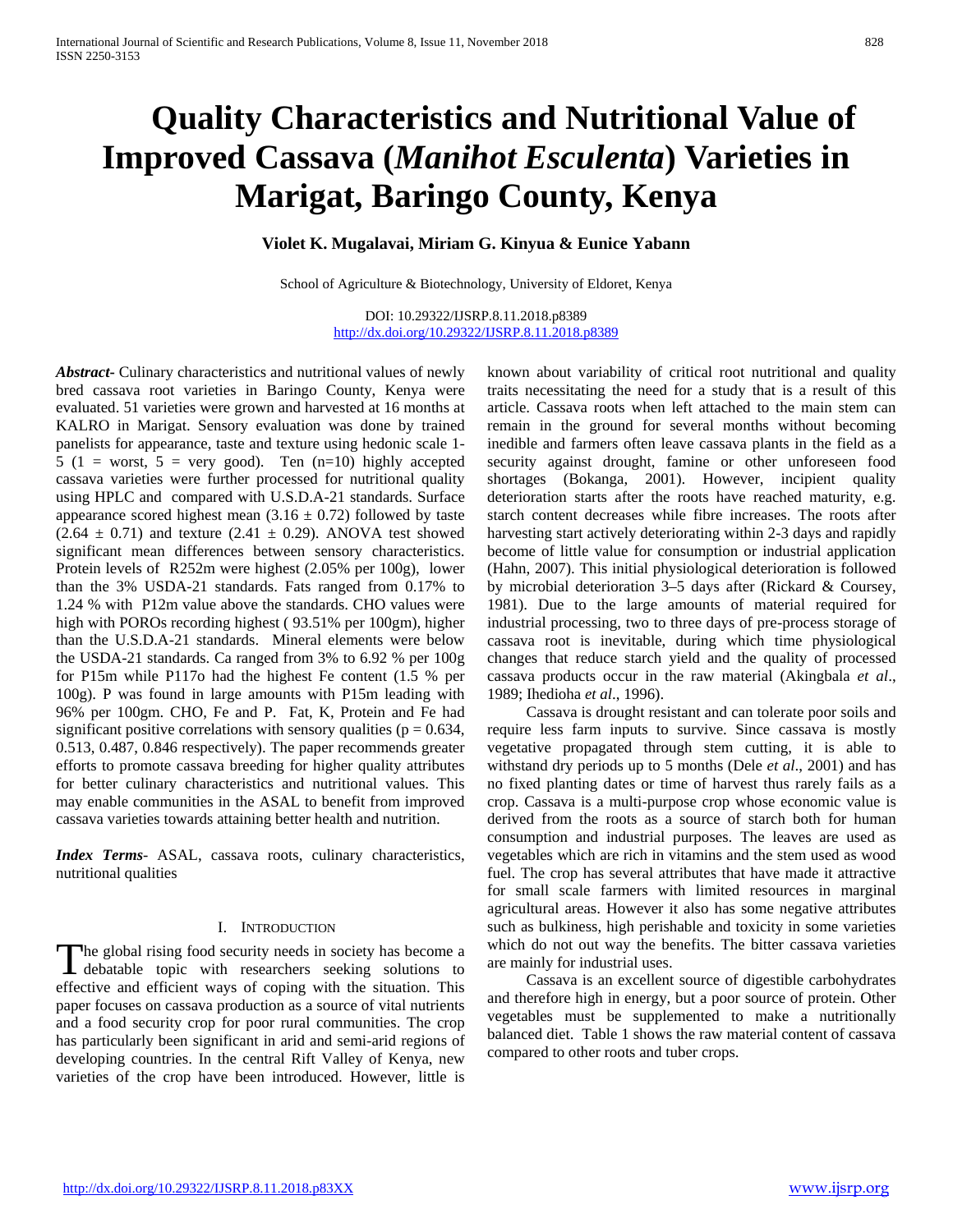| $%$ FW                          | Cassava     | Potato       | <b>Sweet Potato</b> | Yam         |
|---------------------------------|-------------|--------------|---------------------|-------------|
| Dry Matter                      | $30-40$     | 20           | 19-35               | $21 - 24$   |
| Starch                          | $27 - 36$   | $13-16$      | 18-28               | 18-25       |
| Sugar                           | $0.5 - 2.5$ | $0 - 0.2$    | $1.5 - 5.0$         | $0.5 - 1.0$ |
| Protein                         | $0.5 - 2.0$ | 2.0          | $1.0 - 2.5$         | 2.5         |
| Fibre                           | 1.0         | 0.5          | 1.0                 | 0.6         |
| Lipids<br>Vitamin A $(mg/100g)$ | 0.5<br>17   | 1.0<br>Trace | $0.5 - 6.5$<br>900  | 0.2<br>117  |
| Vitamin C $(mg/100g)$           | 50          | 31           | 35                  | 24          |
| Ash                             | $0.5 - 1.5$ | $1.0 - 1.5$  | 1.0                 | $0.5 - 1.0$ |
| Energy $(KJ/100g)$              | 607         | 318          | 490                 | 439         |
| <b>Starch Extraction Rate</b>   | $22 - 25$   | $8 - 12$     | $10-15$             | N/A         |

| Table 1: Nutritional Content of Some Selected Roots and Tubers per 100gm |  |
|--------------------------------------------------------------------------|--|
|--------------------------------------------------------------------------|--|

Source: Scott Gregory *et al*, 2000, International Potato Centre, Lima, Peru, FW-fresh weight

 The objectives of this study were to determine the cooking qualities of the newly bred cassava root varieties sampled from KALRO Marigat, Kenya, to identify the overall acceptability of sampled boiled cassava roots and to establish the nutritional characteristics of sampled cassava roots with acceptable culinary qualities.

## 1.1 *Area of Study*

 The study was undertaken in Marigat Division which is located in the arid and semi-arid lowlands of Baringo County situated 100km North of Nakuru, Kenya. The rainfall in Marigat is 337 inches annually. Marigat Division has 743.2sq km with climate temperatures of mainly 32.3\*F. The land is mainly inhabited by Agro-Pastoralists (IFRC, 2008). Twenty Percent (20%) of the area has tillable soils and other parts are rocky with alluvial deposits of rock boulders (Agriculture Annual Report Marigat District Office, 2009).

 Cassava production is increasing through the promotion of extension services from Ministry of Agriculture and KALRO Marigat Station, Kenya which has developed a research station in Marigat area for plant breeding purposes. Their major project is to breed cassava that is low in cyanide, early maturing, and of pest and disease resistance. This study adopted an experimental research design to determine the quality characteristics of the cassava roots.

## II. MATERIALS AND METHODS

#### 2.1 *Sampling of Cassava Roots:*

 Fifty (N=50) cassava varieties were harvested at KALRO-Marigat after 16 months of maturity. One cassava root was picked from Eldoret municipal market and coded P0R0s in order to be used for comparison with those from KALRO. The total sample was therefore N= 51 cassava roots which were all evaluated for culinary characteristics. Cooking was done and evaluated at University of Eldoret Food Laboratory to determine the culinary characteristics. Eight (8) sensory evaluation panelists semi-trained and familiar with cassava brainstormed on important qualities to use in sorting and eliminating the overtly unacceptable varieties of cassava roots. It was agreed that roots that were rotten, woody, with dark brown streaks after peeling, fibrous and with roots that had off-white standard color were considered unsuitable for processing.

Figure 1 is a summary of the steps followed in the evaluation of the sampled out 51 cassava root varieties. Elimination was done at stage I where the panelists observed for appearance and eliminated n=25 varieties. At stage II ease of cooking was done whereby n=16 varieties were eliminated. In the final stage, sensory evaluations was used to test the mealiness of the cassava roots and nutritional analysis for the most acceptable varieties which were n=10.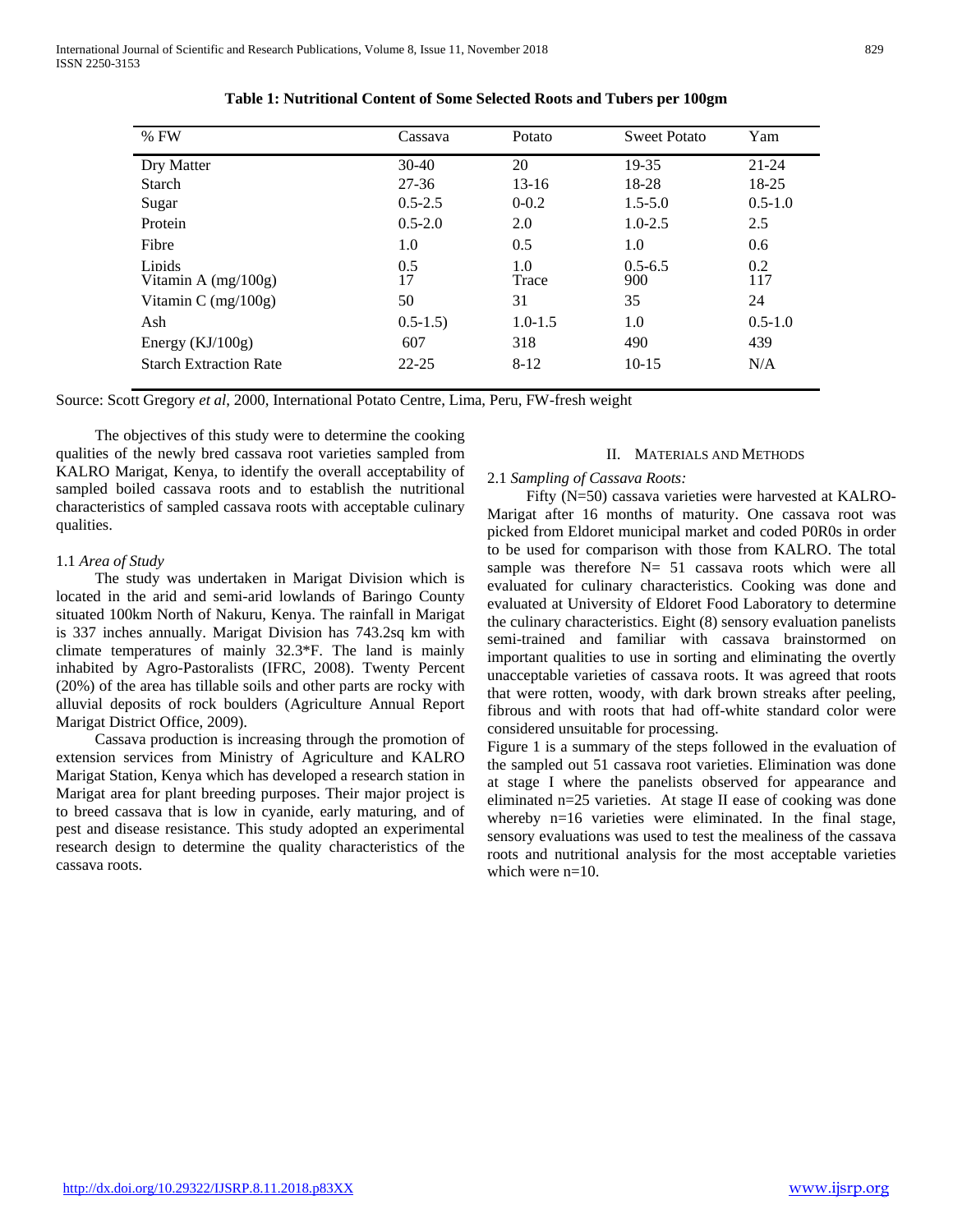

Figure 1: Sampling of cassava roots

## 2.2*. Ease of Cooking*

 To test the ease of cooking of cassava roots, an experiment was conducted using Uzoma *et al* (2000) protocol. The roots of the n-26 were prepared according to the methods described by Oyewole *et al (*1996). They were peeled and the tail and head regions were removed and discarded. They were further washed, peeled and cut into cubes weighing 100 g each. The samples were labeled and placed in clear plastic bags to prepare for cooking. A five-litre aluminum pan of 2.5 lbs was used to boil water and five coded varieties were randomly picked and immersed in boiling water at once. Checking was done at five minutes interval for ease of cooking using a folk. The cooking time for all samples was controlled to a maximum of 20 minutes. Samples were removed when cooked, or when maximum time was attained and placed on labeled plates for sensory evaluation. The panelists were provided with clean distilled drinking water for rinsing their mouths after tasting every sample. Trained panelists comprising male and female adults rated the cooked cassava samples for ease of cooking. Roots that were glassy, fibrous and hard to chew were further rejected. The roots (n=10) were retained for sensory evaluation and nutritional qualities.

## *2.4 Mealiness of the Roots.*

 This is an attribute used in describing cassava roots which when boiled become soft and chewable (Ngeve, 1998). Noncookable roots of some cassava varieties (the bitter varieties) would never boil soft no matter how long they are heated and are used for factory products. Glassy roots are difficult to chew even after several hours of boiling while mealy roots cook or boil easily and are floury in texture and can easily be eaten like a boiled potato. Thus, all cassava was categorized to reflect the degrees of mealiness. The cooked samples were divided into small pieces and placed randomly on labeled plates. Each panelist was given a glass of water to rinse his or her mouths before the next sample. Each of the samples was rated for surface appearance (surface color); mealy (floury); taste (mouth feel and after taste); texture (feel of the tongue before chewing). Sensory evaluation was carried out using a method by Iwe (2002) using a

five point hedonic scale (  $5 = \text{very good}, 4 = \text{good}, 3 = \text{fair}, 2 = \text{query}$ poor,  $1 =$  worst). A product with a mean score of M= $\geq$ 3 for a given attribute was considered acceptable and each accepted variety was further sampled for its culinary aspects by six trained panelists.

#### 2.5 *Nutrient Analysis*

Cassava root products with a mean score  $\geq$ 3 for the attributes given for mealiness (surface color, mealiness, taste and texture) were considered for nutritional analysis. The accepted roots were washed, peeled and sliced thinly with manual chipper as recommended by Igbeka (1987) then packed 500gm in labeled brown paper sachets. The samples were then placed in an electric drier to reduce the moisture content to 12.7% safe for storage then milled using a maize miller as recommended by (CTA, 2007). The ground samples were weighed to 200gms each and packed for nutrients analysis which was done using HPLC (High Performance Liquid Chromatography) to determine the proximate and mineral compositions. Inferential statistics were used in the experimental results which were subjected to Analysis of Variance (ANOVA) and Independent Sample Ttests.

### III. RESULTS

#### *3.1 Culinary Aspects of Cassava Roots*

 A five point hedonic scale (5-very good; 4-good; 3-fair; 2 poor; 1-worst) was used carried out sensory evaluation. The characteristics considered during the sensory characterization were surface appearance, mealiness, taste and texture of the cooked cassava roots. The overall acceptability was given by the average of the four characteristics tested. A cassava variety with an overall mean score of of  $\geq$  3 and above was retained.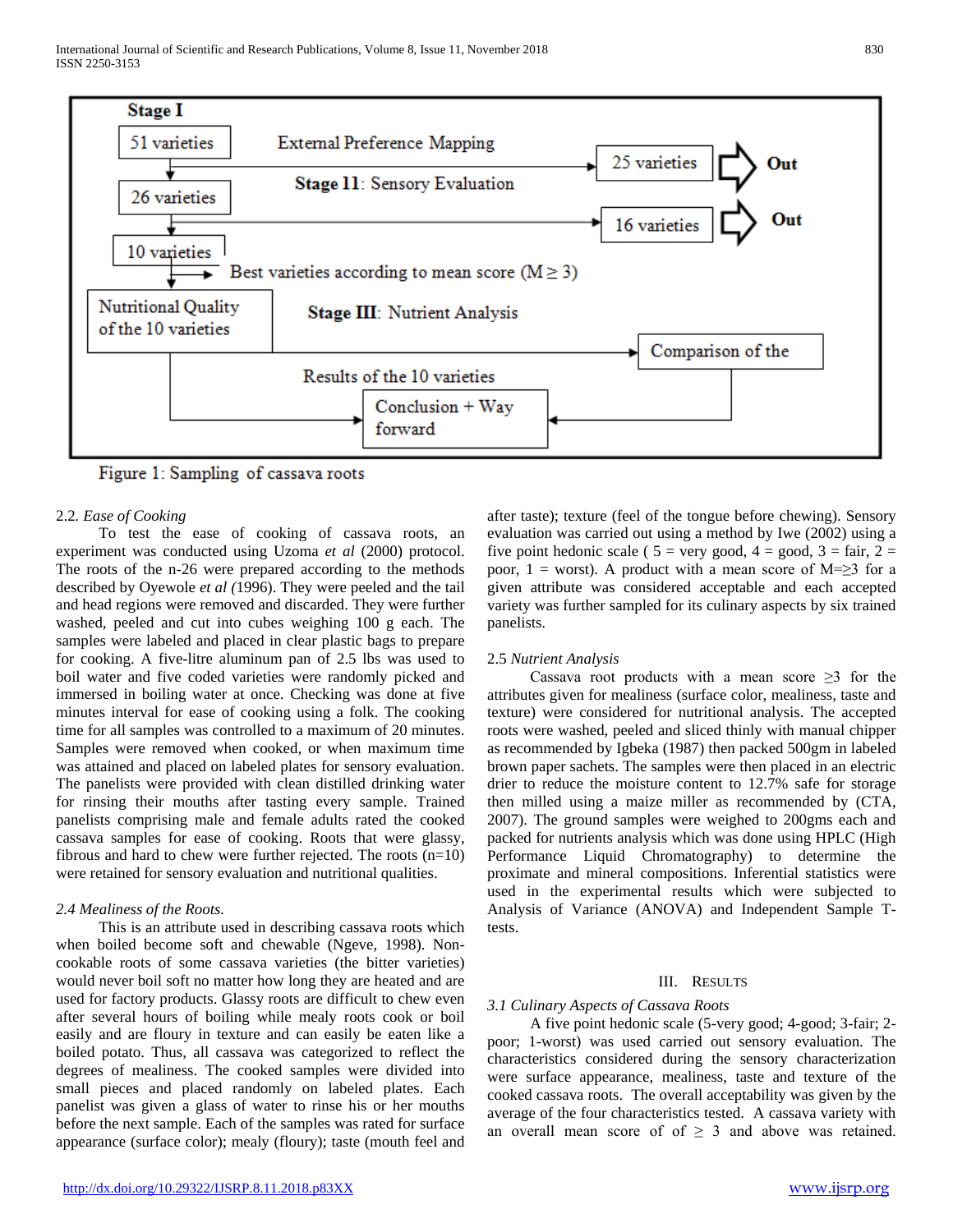Accordingly, 9 out of the 25 cassava varieties from KARI were retained, which translated to a percentage retention of 36%. In addition, the control variety (POROs) was also retained as its overall mean was 3. Varieties that were ranked highest on sensory characteristics were P12m, P117o and RIP44o (M =

4.25,  $SD = 0.50$ , and M=4.75-0.50) respectively, whereas three varieties R365m, R271m and the control (POROs) scored lowest equal values of  $(M = 3.25, SD = 0.50)$  (see Table 2).

| Variety      | Surface        | Mealiness      | Taste                    | Texture        | Mean | <b>SD</b> | Remark   |
|--------------|----------------|----------------|--------------------------|----------------|------|-----------|----------|
|              | appearance     |                |                          |                | (M)  |           |          |
| P12m         | 5              | $\overline{4}$ | $\overline{4}$           | $\overline{4}$ | 4.25 | 0.50      | Retained |
| P12s         | 4              | $\overline{c}$ | 3                        | $\overline{2}$ | 2.75 | 0.96      | Rejected |
| P15m         | 4              | 3              | $\overline{\mathcal{L}}$ | 3              | 3.50 | 0.58      | Retained |
| P15s         | 1              | 1              | 1                        | 1              | 1.00 | 0.00      | Rejected |
| P15o         | $\overline{c}$ | 1              | $\mathfrak{2}$           | 3              | 2.00 | 0.82      | Rejected |
| P117o        | 4              | 5              | 4                        | 4              | 4.25 | 0.50      | Retained |
| P117m        | 2              | $\overline{c}$ | 3                        | $\overline{2}$ | 2.25 | 0.50      | Rejected |
| R252m        | 4              | 3              | 3                        | 3              | 3.25 | 0.50      | Retained |
| R252o        | $\overline{2}$ | $\overline{c}$ | $\overline{c}$           | $\mathbf{1}$   | 1.75 | 0.50      | Rejected |
| R252s        | 3              | 3              | 3                        | $\mathfrak{2}$ | 2.75 | 0.50      | Rejected |
| R365m        | 3              | 3              | 3                        | 4              | 3.25 | 0.50      | Retained |
| R365o        | 3              | 1              | 1                        | 1              | 1.50 | 1.00      | Rejected |
| R365s        | 3              | 3              | 3                        | 3              | 3.00 | 0.00      | Rejected |
| R271m        | 3              | 3              | 3                        | 4              | 3.25 | 0.50      | Retained |
| R271o        | $\overline{c}$ | 1              | 1                        | $\mathbf{1}$   | 1.25 | 0.50      | Rejected |
| R271s        | 3              | 2              | 1                        | $\overline{2}$ | 2.00 | 0.50      | Rejected |
| <b>POROs</b> | 3              | 3              | 4                        | $\mathfrak{Z}$ | 3.25 | 0.50      | Retained |
| P114m        | $\overline{c}$ | 1              | 1                        | $\mathbf{1}$   | 1.25 | 0.50      | Rejected |
| P114o        | 3              | 3              | 3                        | $\overline{c}$ | 2.75 | 0.50      | Rejected |
| R1P44s       | 2              | 3              | 2                        | $\overline{c}$ | 2.25 | 0.25      | Rejected |
| R1P44o       | 5              | 5              | $\overline{4}$           | 5              | 4.75 | 0.50      | Retained |
| R1P42m       | 4              | 4              | 5                        | 5              | 4.50 | 0.58      | Retained |
| R1P42s       | 5              | 4              | 4                        | 4              | 4.25 | 0.50      | Retained |
| R3P51m       | 2              | 1              | 1                        | 1              | 1.25 | 0.50      | Rejected |
| R1P81m       | $\overline{c}$ |                | 1                        | 1              | 1.25 | 0.50      | Rejected |
| R182m        | 1              | 1              | 1                        | 1              | 1.00 | 0.00      | Rejected |

**n=26**

 The mean scores obtained from the cassava varieties that were accepted were also determined. The overall mean values for sensory characteristics ranged from  $M = 3.00 - M = 4.75$  which indicated an acceptable mean threshold. Comparing the means of the sensory characteristics, surface appearance  $3.16 \pm 0.72$  scored the highest mean score whereas texture  $2.41 \pm 0.29$  was the least scored (see Table 3). Generally, R1P44o had the best overall sensory characteristics  $(4.75 \pm 0.5)$ .

| Variety           | Surface appearance | <b>Mealiness</b> | Taste | Texture | Mean            |
|-------------------|--------------------|------------------|-------|---------|-----------------|
| P117 <sub>0</sub> |                    |                  |       | 4       | $4.25 \pm 0.50$ |
| P12m              |                    |                  | 4     | 4       | $4.25 \pm 0.50$ |
| P15m              |                    |                  | 4     |         | $3.50 \pm 0.58$ |
| <b>POROs</b>      |                    |                  |       |         | $3.00 \pm 0.00$ |
| R1P42m            |                    |                  |       |         | $4.50 \pm 0.58$ |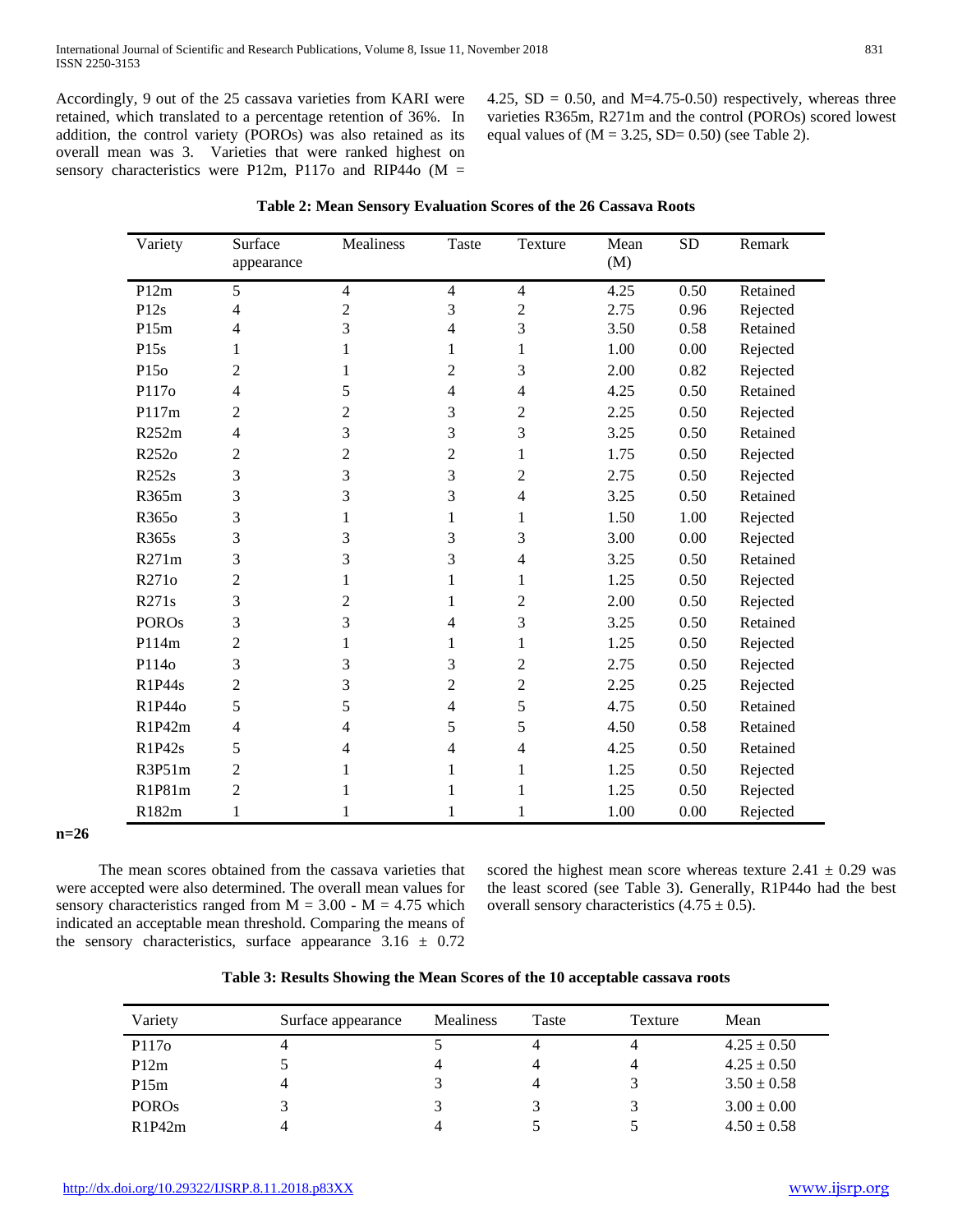International Journal of Scientific and Research Publications, Volume 8, Issue 11, November 2018 832 ISSN 2250-3153

| R <sub>1</sub> P <sub>44</sub> o |                 |                 | 4               |                 | $4.75 \pm 0.50$ |
|----------------------------------|-----------------|-----------------|-----------------|-----------------|-----------------|
| R1P42s                           |                 | 4               | 4               | 4               | $4.25 \pm 0.50$ |
| R252m                            |                 |                 | 3               |                 | $3.25 \pm 0.50$ |
| R365m                            |                 |                 | 3               | 4               | $3.25 \pm 0.50$ |
| R271m                            |                 |                 | 3               | 4               | $3.75 \pm 0.82$ |
| $Mean \pm SEM$                   | $3.16 \pm 0.72$ | $2.60 \pm 0.26$ | $2.64 \pm 0.71$ | $2.41 \pm 0.29$ |                 |

## *3.2 Differences in Sensory Qualities*

 The data was then subjected to ANOVA test to determine if there were significant differences in the sensory qualities of the ten acceptable cassava varieties. The results are shown in Table 4. There were significant mean differences between the sensory characteristics and the cassava varieties at 5% level of significance in the values of surface appearance, mealiness and

taste (F=3.895, F=2.538P and 0.0383) all at P<0.05 respectively. However, there was no significant difference noted in the cassava varieties in their texture. Generally the overall mean values of the scores were also found to be significantly different among the ten cassava varieties (F=2.672, P<0.05).

|                  |                       | Sum<br>Squares | of<br>Df | Mean<br>Square | F     | P-value   |
|------------------|-----------------------|----------------|----------|----------------|-------|-----------|
| Surface appear   | <b>Between Groups</b> | 35.741         | 9        | 3.971          | 3.895 | $0.037*$  |
|                  | Within Groups         | 17.333         | 17       | 1.020          |       |           |
|                  | Total                 | 28.074         | 26       |                |       |           |
| <b>Mealiness</b> | <b>Between Groups</b> | 17.241         | 9        | 1.916          | 2.538 | $0.0433*$ |
|                  | Within Groups         | 12.833         | 17       | 0.755          |       |           |
|                  | Total                 | 20.074         | 26       |                |       |           |
| Taste            | <b>Between Groups</b> | 18.583         | 9        | 2.065          | 2.492 | $0.0383*$ |
|                  | Within Groups         | 14.083         | 17       | 0.828          |       |           |
|                  | Total                 | 22.667         | 26       |                |       |           |
| Texture          | <b>Between Groups</b> | 7.833          | 9        | 0.870          | 1.153 | 0.682     |
|                  | Within Groups         | 12.833         | 17       | 0.755          |       |           |
|                  | Total                 | 20.667         | 26       |                |       |           |
| Mean             | <b>Between Groups</b> | 17.453         | 9        | 1.939          | 2.672 | $0.039*$  |
|                  | Within Groups         | 12.339         | 17       | 0.726          |       |           |
|                  | Total                 | 19.792         | 26       |                |       |           |

| Table 4: ANOVA Results of Relationship between Sensory Characteristics of 10 Highly acceptable Cassava Varieties |  |  |
|------------------------------------------------------------------------------------------------------------------|--|--|
|                                                                                                                  |  |  |

\*Significant at p<0.05

## **3.3** *Nutritional Characteristics*

#### 3.3.1 *Proximate Analysis*

 The proximate composition considered during the study was varied with respect to USDA-21 standards as summarized in Table 5. CHO values for the cassava were high and ranged from 84.00 units to 93.51 % per 100g, which were all higher than the recommended USDA-21 levels for all varieties with the control (POROs) leading in CHO and could have been due to difference in harvesting period. This therefore indicates that in terms of provision of energy, the bred varieties of cassava were good despite the fact that they had stayed underground for sixteen months. The protein levels ranged from 1.25% to 2.05% per 100g, which was lower than the USDA-21standard requirement of 3% per serving, with POROS (1.25%) having the least amount. The low and sometimes large variation in protein content of cassava could be contributed to genetic makeup, growing environment or length of stay in the soil and the bred varieties seem to have been an improvement of the norm. Fats ranged from 0.17% to 1.24% with only one cassava sample having values above the USDA-21 standards (P12m-1.24%; USDA-21-1%). Dietary fibre and ash contents values were in traces reflecting that the varieties of cassava in the study area are low in fiber and ash contents. Proximate composition of the variety picked from local market (POROs) had minor differences noted compared to the KALRO varieties except for CHO values, despite the length of time and the differences in the growing environment (see Table 5).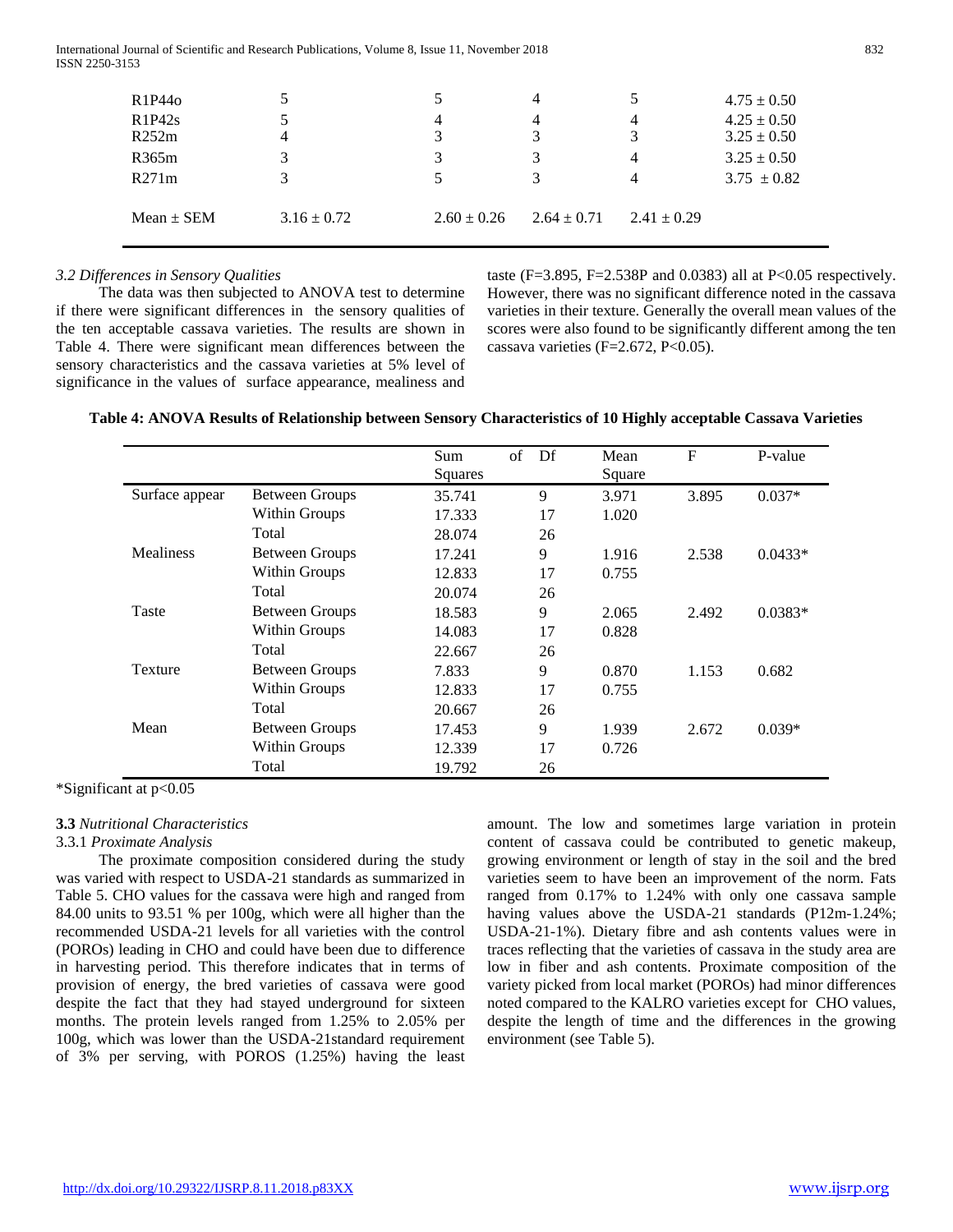| <b>Nutrients</b> | P12m  | P <sub>15</sub> | P117 <sub>0</sub> | R252  | R <sub>365</sub> | R271m | <b>POR</b> | R1P4  | R <sub>1</sub> P <sub>42</sub> | R <sub>1</sub> P <sub>4</sub> | SPs |
|------------------|-------|-----------------|-------------------|-------|------------------|-------|------------|-------|--------------------------------|-------------------------------|-----|
|                  |       | m               |                   | m     | m                |       | Os         | 40    | m                              | 2s                            |     |
| Protein          | 1.85  | 1.75            | 1.95              | 2.05  | 1.85             | 1.65  | 1.25       | 1.45  | 1.45                           | 1.55                          | 3   |
| Fat              | 1.24  | 0.21            | 0.22              | 0.17  | 0.18             | 0.15  | 0.18       | 0.17  | 0.18                           | 0.34                          |     |
| <b>CHO</b>       | 84.00 | 87.34           | 88.7              | 88.9  | 90.67            | 88.81 | 93.51      | 90.88 | 87.78                          | 89.01                         | 78  |
|                  |       |                 |                   | 8     |                  |       |            |       |                                |                               |     |
| D/Fibre          | 0.048 | 0.07            | 0.05              | 0.047 | 0.055            | 0.082 | 0.027      | 0.04  | 0.088                          | 0.068                         | 3.7 |
|                  |       |                 | 15                |       |                  |       |            |       |                                |                               |     |
| Ash              | 0.094 | 0.135           | 0.09              | 0.10  | 0.089            | 0.122 | 0.045      | 0.078 | 0.093                          | 0.094                         | 1.3 |
|                  |       |                 |                   | 9     |                  |       |            |       |                                |                               |     |

**Table 5: Proximate Composition of the Acceptable Cassava Root Varieties (%/100g)**

Sps= Standard per servings (USDA-21) for adults; D/fibre= Dietary fibre

## *3.3.2 Mineral element composition*

 The mineral element composition of the cassava varieties are shown in Table 6. Ca in the KALRO varieties ranged from a low of 3.00% to a high value of 6.92 % per 100g with variety P15m recording the highest value of 6.92%. The control (POROs) had 3.25% which was generally lower than most of the KALRO varieties. Fe ranged from 0.53% to 1.56 % per100g with P117o recording highest value. It was noted that all varieties except R271m (0.53%) had higher Fe values than the USDA-21 standards (0.6%). These positive findings show that researchers bred improved varieties. Traces of Mn were noted with values

ranging from 0.33% to a high of 2.36% per 100g whereby P117o (2.36%) recorded highest. Values of P ranged from 0.014% to 0.0774% whereas the content of K was found in large amounts and ranged from 56% to 96%. The control (POROs, 56%) recorded lowest in K whereas (P15m, 96%) had the highest value. All the mineral elements in the cassava were found to be below the USDA-21 standards except Fe. The observed values for proteins and other minerals contents suggest that KALRO has bred and released varieties with improved mineral values in Kenya.

| Table 6: Mineral Element Composition of the ten Cassava Root Varieties |  |  |  |
|------------------------------------------------------------------------|--|--|--|
|------------------------------------------------------------------------|--|--|--|

| P12m  | P <sub>15</sub> | P <sub>117</sub> | R <sub>252</sub> | R <sub>365</sub> | R <sub>271</sub> | <b>POR</b> | R1P4  | R1P42m | R1P4 | SPs                |
|-------|-----------------|------------------|------------------|------------------|------------------|------------|-------|--------|------|--------------------|
|       | m               | $\Omega$         | m                | m                | m                | Os         | 40    |        | 2s   |                    |
| 5.04  | 6.92            | 4.67             | 5.04             | 5.07             | 6.61             | 3.25       | 3.00  | 5.47   | 4.63 | 33.0 <sub>mg</sub> |
| 1.04  | 1.14            | 1.56             | 1.23             | 1.42             | 0.53             | 0.61       | 1.1   | 0.72   | 1.08 | 0.6 <sub>gm</sub>  |
| 1.50  | 0.33            | 2.36             | 0.45             | 1.77             | 1.50             | 0.80       | 0.14  | 2.10   | 0.65 | 43.3mg             |
| 0.068 | 0.030           | 0.059            | 0.038            | 0.041            | 0.77             | 0.014      | 0.034 | 0.021  | 0.04 | 558 <sub>mg</sub>  |
| 83    | 96              | 93               | 60               | 80               | 4<br>84          | 56         | 66    | 72     | 85   | $3.9 \text{mcg}$   |
|       |                 |                  |                  |                  |                  |            |       |        |      |                    |

Sps= Standard per servings (USDA-21) for adults

## *3.4 Correlation Analysis*

 Correlation between sensory quality and proximate composition of the cassava varieties are shown in Table 7. Protein and fat had significant positive correlation with sensory qualities (p values 0.487, 0.634 respectively) whereas CHO were highly negatively correlated with sensory qualities (p value  $=$ 0.691,  $p < 0.05$ ). This indicates that as values of protein and fats increase, the sensory quality of the cassava improves while an increase in the content of carbohydrates reduces the overall sensory quality of the cassava. Dietary fibre and ash did not affect the sensory quality of the cassava indicating that cassava quality may be less determined by these variables.

 Table 7 also depicts the correlation between sensory quality and mineral element composition of the cassava varieties. Only Fe  $(P=0.486)$  and K  $(0.513)$  had significant positive correlation with sensory qualities at  $p<0.05$ . This indicates that as content of Fe and K increase, the sensory quality of the cassava improved. As shown in the results below the cassavas were deficient in Fe and K than the recommended levels and therefore any increase in these two mineral elements will probably improve the overall quality of the cassava.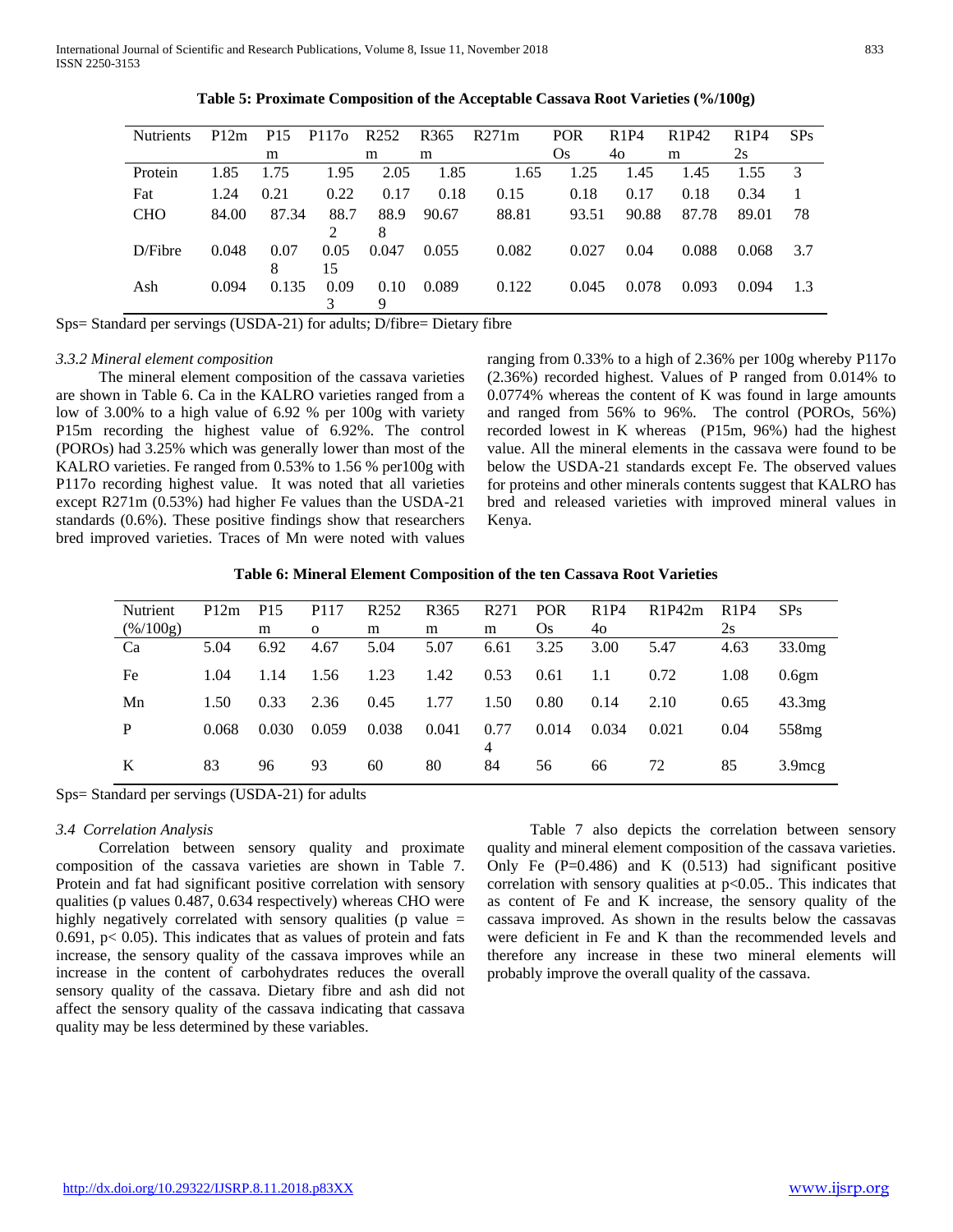| Nutrient      | <b>Pearson Correlation</b> | Sig. (2-tailed) |  |
|---------------|----------------------------|-----------------|--|
| Protein       | 0.487                      | $0.048*$        |  |
| Fat           | 0.634                      | $0.049*$        |  |
| <b>CHO</b>    | $-0.691$                   | $0.027*$        |  |
| Dietary Fibre | $-0.079$                   | 0.827           |  |
| Ash           | 0.179                      | 0.621           |  |
| Ca            | 0.074                      | 0.839           |  |
| Fe            | 0.486                      | 0.045           |  |
| Mn            | 0.301                      | 0.398           |  |
| $\mathbf P$   | $-0.274$                   | 0.444           |  |
| K             | 0.513                      | $0.020*$        |  |

| Table 7: Spearman Rank Correlation between Sensory Evaluations and Nutrient |  |  |  |  |
|-----------------------------------------------------------------------------|--|--|--|--|
|-----------------------------------------------------------------------------|--|--|--|--|

Values  $N = 10$ 

\*Correlation is significant at the 0.05 level (2-tailed)

#### IV. DISCUSSION AND CONCLUSION

 Cassava varieties harvested at the same time and under the same conditions may differ substantially in quality due to a number of factors including genetic conditions, resistance to environmental condition and other intrinsic factors resulting in differences in nutritional and sensory qualities.

 The cassava roots with acceptable cooking qualities were only 18% out of the N=51. This suggests that researchers should do more work in developing cassava varieties that satisfy the gastronomical tastes of people especially with respect to their texture, taste and mealiness. These differences are reflected in the rejection and acceptance of some cassava varieties.

Nutritional tests on the retained  $n = 10$  cassava roots generally revealed low levels of protein, fat, dietary fibre, and ash compared to the recommended USDA-21standards per serving. However, CHO values were higher in all the retained varieties relative to the recommended USDA-21 levels. The cassava roots had higher levels of iron than the recommended standards whereas calcium, manganese phosphorus and potassium were found to be lower than the USDA-21 recommended standards. A study by Chavez, Sanchenz, and Ceballos (2005) reported large differences in protein content of roots ranging from 0.95%-6.42% per 100g an indication of possibility to improve protein through breeding. The varieties developed by researchers will be useful in supplying energy requirements to farmers and domestic animals because of high CHO content. A person requires enough energy for daily activities. In addition to fuelling activities, the research suggests that CHO can also promote recovery when consumed after exercise and is known to keep ones central nervous system functioning at optimal levels. However, cassava is poor in supplying protein and fats. Given the high protein deficiency in developing countries, it will be germane for researchers to develop varieties that are more fortified in proteins and all the micronutrients so as to curb malnutrition and hidden hunger.

#### **REFERENCES**

- [1] Akingbala, J. O., Osunsami, A. T., & Oguntimehin, G. B. (1989). *Effect of storage on starch content and modification of cassava.* Starch/Starke 41, 54-57. https://doi.org/10.1002/star.19890410102
- [2] AOAC (1995). Official methods of analytical analysis  $15<sup>th</sup>$  Ed. Washington, D.C. ISSN
- [3] 1080-0344.
- [4] Bokanga, M. (2001). *Cassava: Post-harvest operations.* International Institute of Tropical Agriculture (IITA), Ibadan, Nigeria. DOI: 10.1079/9780851995243.0281
- [5] Charez, A. L, Sanchenz, T., & Ceballos, H. (2005). Variation in quality traits in cassava roots evaluated in land races and improved clones. *Euphytica 143,* 1225-1233[. https://doi.org/10.1007/s10681-005-3057-2](https://doi.org/10.1007/s10681-005-3057-2)
- [6] CTA (2007). Making high quality cassava flour. *CTA practical Guide book* No.5 © CTA 2007 - ISSN 1873-8192
- [7] Dele, R., C. (2001). Foods from cassava and their relevance to Nigeria and other African countries. *Agriculture and Human Values18*, 383-390. https://doi.org/10.1023/A:1015233606665
- [8] Hahn, S. K. (2007). *An overview of traditional processing and utilization of cassava in Africa.* ISBN **:** [9781310723](https://www.cabdirect.org/cabdirect/search/?q=bn%3a%229781310723%22)
- [9] http://agri.iiri.cgiar.org/library/docs/x5458E/x5458e05.htmIFPRI (2008). *Sustainable Solutions for ending Hunger and Poverty.* IFRI
- [10] Igbeka, J. C. (1987). Simulation of Moisture Profile in Stored Gari. *Journal of Food and Agriculture 1,* 5-9.
- [11] Ihedioha, O. C., Akingbala, J. O., & Oguntimein, G. B. (1996). The effect of holding cassava roots for up to four days on quality characteristics of flours milled from the roots. *Journal of Food Processing & Preservation 20,* 13-23. https://onlinelibrary.wiley.com/doi/full/10.1111/j.1745- 4549.1996.tb00337.x
- [12] Iwe, M. O. (2002). *Handbook of sensory methods and analysis*. Enugu: PROJOINT Communications Services Ltd.
- [13] Ngeve, J. M. (1998). Maize and Cassava in Africa. *Proceedings of phase 1 completion Workshop of the Regional Research Project for Maize and Cassava*. International Institute of Tropical Agriculture (IITA) Ibadan.
- [14] Oyewole, O. B., Sanni, L. O., & Ogunjobi, M. A. (1996). Production of biscuits using cassava flour. *Nigerian Food Journal 14,* 25-30.
- [15] Plucknett, D., Phillops, T., & Kagbo, R. (2000). A global development strategy for cassava: Transforming a traditional tropical root crop. *Global Cassava Strategy.* Available at: http//:www.infonet-biovision.org.
- [16] Rickard, J. E., & Coursey, D. G. (1981). Cassava storage part 1: Storage of fresh cassava roots. *Tropical Science 23*(1), 1- 32.